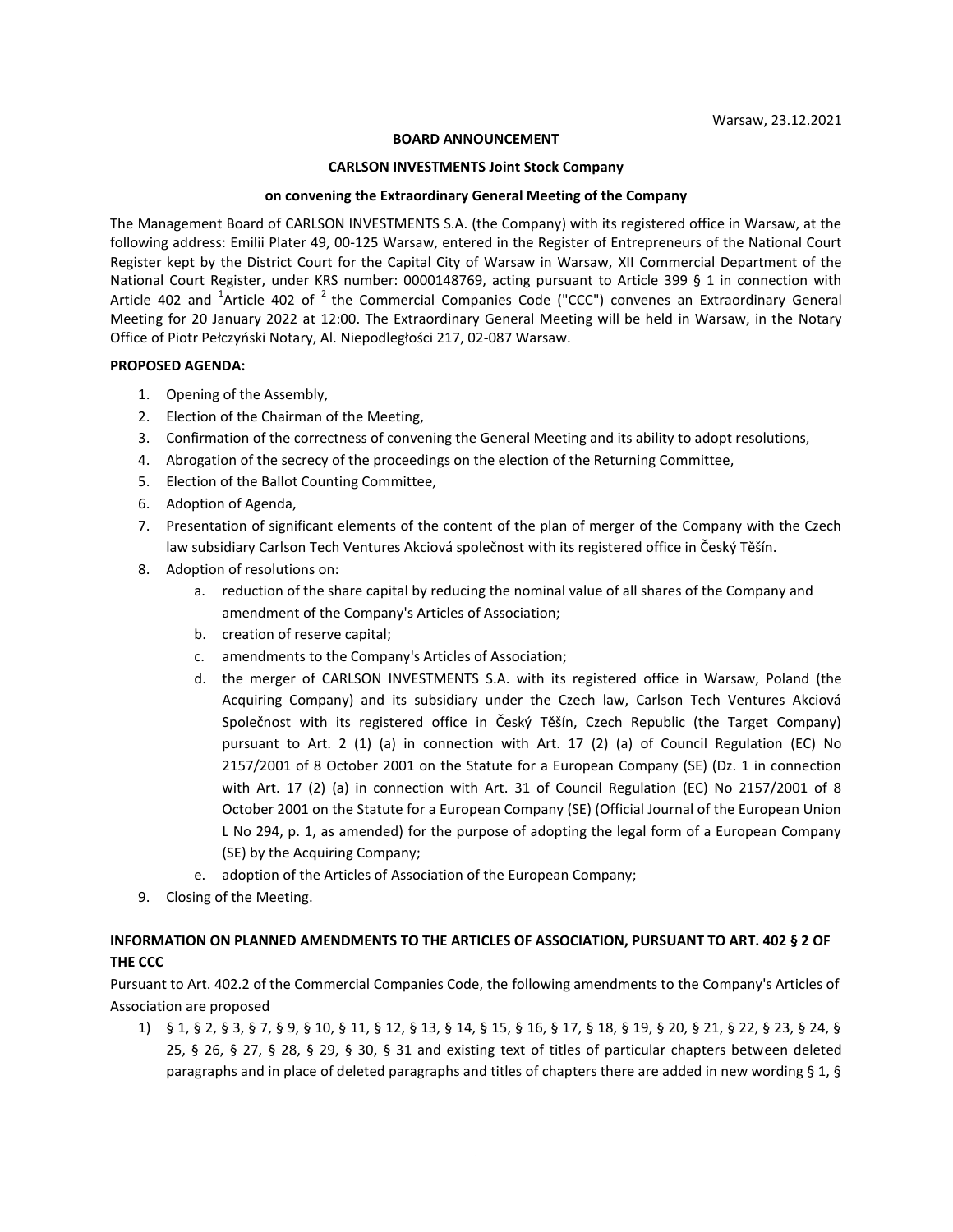2, § 3, § 7, § 9, § 10, § 11, § 12, § 13, § 14, § 15, § 16, § 17, § 18, § 19, § 20, § 21, § 22, § 23, § 24, § 25, § 26, § 27, § 28, § 29, § 30, § 31 and new titles of chapters;

- 2) The existing § 4 is deleted, the existing § 4 is renumbered § 5 and given a new wording, and a chapter title is added before the new wording of § 5;
- 3) The existing § 5 is deleted, the existing § 5 is renumbered § 4 and given a new wording;
- 4) The existing § 6 is deleted, the existing § 6 is renumbered § 8 and given a new wording;
- 5) The existing § 8 is deleted, the existing § 8 is renumbered § 6 and given a new wording, and a chapter title is added before the new wording of § 6;
- 6) Adds § 32, § 33, § 34, § 35, § 36 and new chapter titles;

In connection with the scope of the proposed amendments to the Company's Articles of Association, the Issuer publishes in the attachment hereto the existing wording of the Company's Articles of Association, the wording of the Company's Articles of Association as at December 2, 2021, the currently registered wording in connection with the increase of the Company's capital, and the proposed wording of the Company's Articles of Association taking into account the amendments which will be submitted to the Meeting convened for January 20, 2022. - the currently registered wording in connection with the increase of the Company's capital, and the proposed wording of the Company's Articles of Association taking into account the amendments which will be submitted to the Meeting convened for January 20, 2022.

*Attachments:*

- *1) Existing Articles of Association of CARLSON INVESTMENTS SA (current);*
- *2) Statutes currently subject to registration of CARLSON INVESTMENT SA;*
- *3) Articles of Association Project CARLSON INVESTMENTS SE;*

## **INFORMATION ON THE PURPOSE OF REDUCING THE COMPANY'S SHARE CAPITAL**

In performance of the obligation pursuant to article 455 § 2, the Management Board of CARLSON INVESTMENTS S.A., in relation to the share capital decrease provided for in the agenda of the Extraordinary General Meeting, hereby announces the purpose of the Company's share capital decrease:

The purpose of reducing the Company's share capital shall be to enable the Company to express its share capital in Euro in accordance with the provisions of Council Regulation (EC) No. 2157/2001 of 8 October 2001 on the Statute for a European Company (SE) (Official Journal of the EU.L No.294, p.1) (Article 4) and to adjust the amount of the share capital and its structure to the conditions of the European Company (SE). The share capital reduction as described above shall be aimed at transferring the amount of PLN 988,415.55 (nine hundred and eighty-eight thousand four hundred and fifteen zlotys 55/100) to a separate reserve capital of the Company.

The amount by which the share capital is to be reduced and the manner of such reduction: The Company's share capital shall be reduced by PLN 988,415.55 (nine hundred eighty-eight thousand four hundred fifteen zlotys 55/100), i.e. from the amount of PLN 31,822,780.00 (thirty-one million eight hundred twenty-two zlotys 00/100) to the amount of 30.834,364.45 PLN (thirty million eight hundred and thirty four thousand three hundred and sixty four 45/100) which is equivalent to EUR 6,682,783.80 (six million six hundred and eighty two thousand seven hundred and eighty three 80/100). The Company's share capital shall be reduced by decreasing the nominal value of each share of the Company from PLN 4.00 (four zlotys 00/100) to PLN 3.88 (three zlotys 88/100), which is the equivalent of EUR 0.84 (eighty-four euro cents).

## **SHAREHOLDER INFORMATION**

In accordance with the requirements of Article 402<sup>2</sup> of the Commercial Companies Code, the Management Board of the Company hereby provides the shareholders with information concerning their participation in the Meeting.

### **Shareholder's right to demand inclusion of specific items on the agenda of the Extraordinary General Meeting**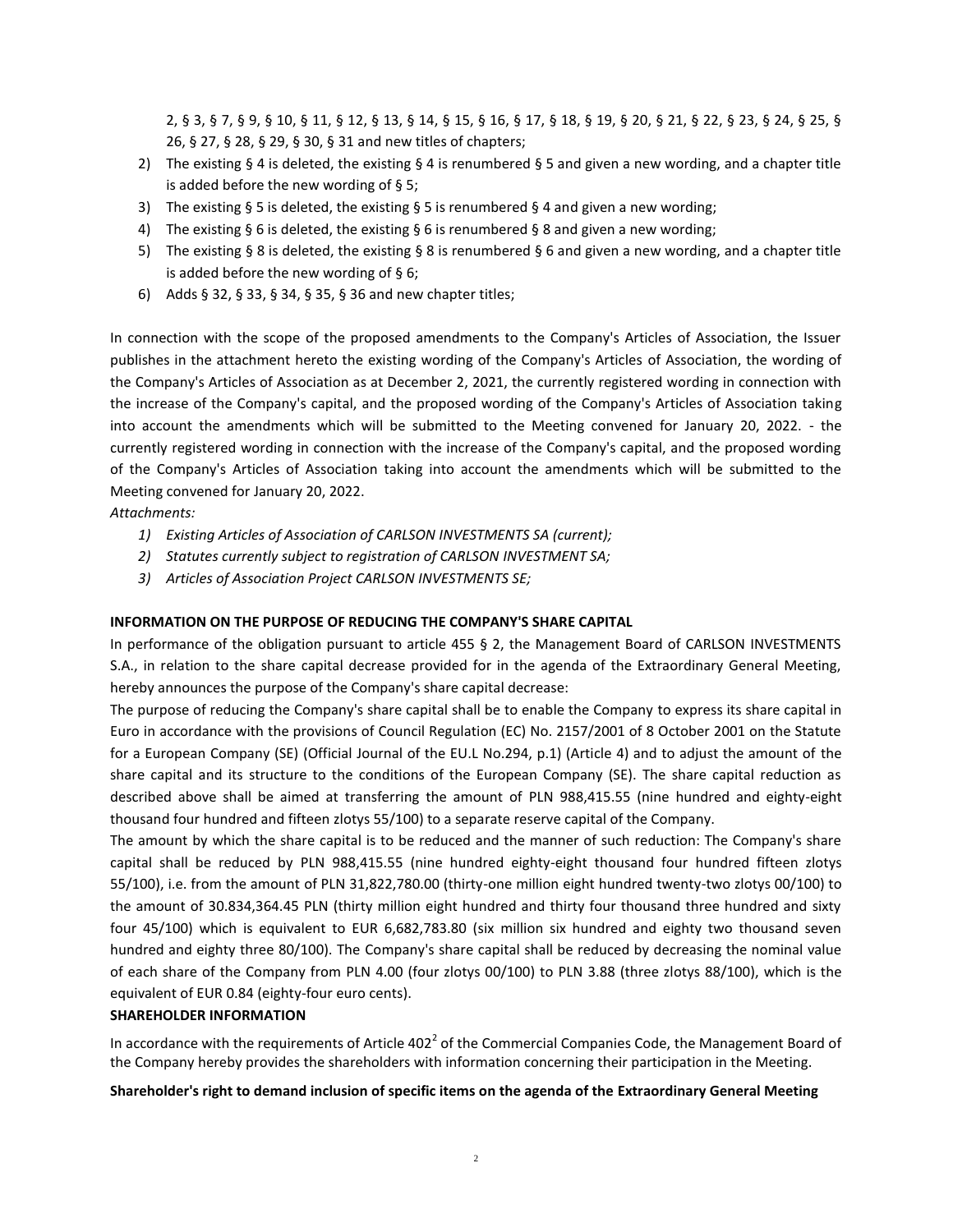A shareholder or shareholders representing at least one-twentieth of the Company's share capital may request placing certain matters on the agenda of the Extraordinary General Meeting of Shareholders. The request should be submitted to the Company's Management Board no later than 21 days before the set date of the meeting, i.e. until 30 December 2021 inclusive. The request should contain substantiation or draft resolution concerning the proposed item of the agenda. The request may be submitted in electronic form to the following address: office@carlsoninvestments.pl.

### **Shareholder's right to submit draft resolutions**

A shareholder or shareholders of the Company representing at least one-twentieth of the share capital may, prior to the date of the Meeting, submit to the Company in writing or by electronic means of communication to the following address [office@carlsoninvestments.pl](mailto:office@carlsoninvestments.pl) draft resolutions relating to matters included in the agenda of the Meeting or matters which are to be included in the agenda. Furthermore, each shareholder may, during the General Meeting, submit draft resolutions concerning the matters included in the agenda.

## **The manner of exercising voting rights by proxy, including in particular information on the forms to be used during voting by proxy and the manner of notifying the Company via electronic means of communication of the appointment of a proxy.**

A shareholder being a natural person may participate in the Extraordinary General Meeting of Shareholders and exercise its voting rights in person or by proxy. Shareholders other than natural persons may attend the Extraordinary General Meeting of Shareholders and exercise their voting rights through a person authorized to make declarations of will on their behalf or through an attorney.

The power of proxy shall be granted in writing or in electronic form. The form containing the template of the power of proxy which constitutes the appendix to this announcement is available from the date of publication of this announcement on the Company's website https://carlsonvc.com/ in the "Investor Relations/General Meeting" tab. The Company should be notified of the granting of a power of proxy in electronic form by means of electronic communication in the form of a notice sent by e-mail to office@carlsoninvestments.pl, making every effort to enable effective verification of the validity of the power of proxy and for this purpose a power of proxy sent electronically to the Company should be scanned in PDF format. The notification of granting the power of attorney should contain an accurate identification of the proxy and the principal (indicating the forenames, surnames, series and numbers of ID cards or PESEL numbers, addresses, telephone numbers and e-mail addresses of both these persons). The information about granting the power of attorney should also include its scope, i.e. indicate the number of shares from which the voting right will be exercised and the date of the Company's general meeting at which these rights will be exercised.

The Company will take appropriate actions to identify the shareholder and the proxy in order to verify the validity of the power of attorney granted in electronic form. Such verification may consist, in particular, in a return question in electronic form or by telephone, addressed to a shareholder or a proxy in order to confirm the fact of granting the power of attorney and its scope. The Company stipulates that in such case, failure to answer the questions asked during the verification shall be treated as failure to verify the granting of the power of attorney and shall constitute a basis for refusal to allow the proxy to participate in the Meeting. The right to represent a shareholder who is not a natural person should result from an excerpt from the relevant register, possibly a series of powers of attorney and an excerpt from the relevant register presented when preparing the attendance list. Persons granting powers of attorney on behalf of a shareholder not being a natural person should be shown in the current excerpt from the register relevant for the shareholder.

A member of the Company's Management Board and the Company's employee may be shareholders' proxies at the General Meeting. If a member of the Company's Management Board, member of the Company's Supervisory Board, liquidator, employee or member of the governing bodies or employee of the Company's subsidiary is a proxy at the General Meeting, the power of attorney may authorize the proxy to represent the shareholder at one General Meeting only. The proxy is obliged to disclose to the shareholder the circumstances indicating the existence or possibility of a conflict of interest. Granting of further power of attorney is excluded. The proxy referred to above shall vote in accordance with the instructions given by the shareholder.

### **Possibility and method of participation in the Meeting by means of electronic communication**